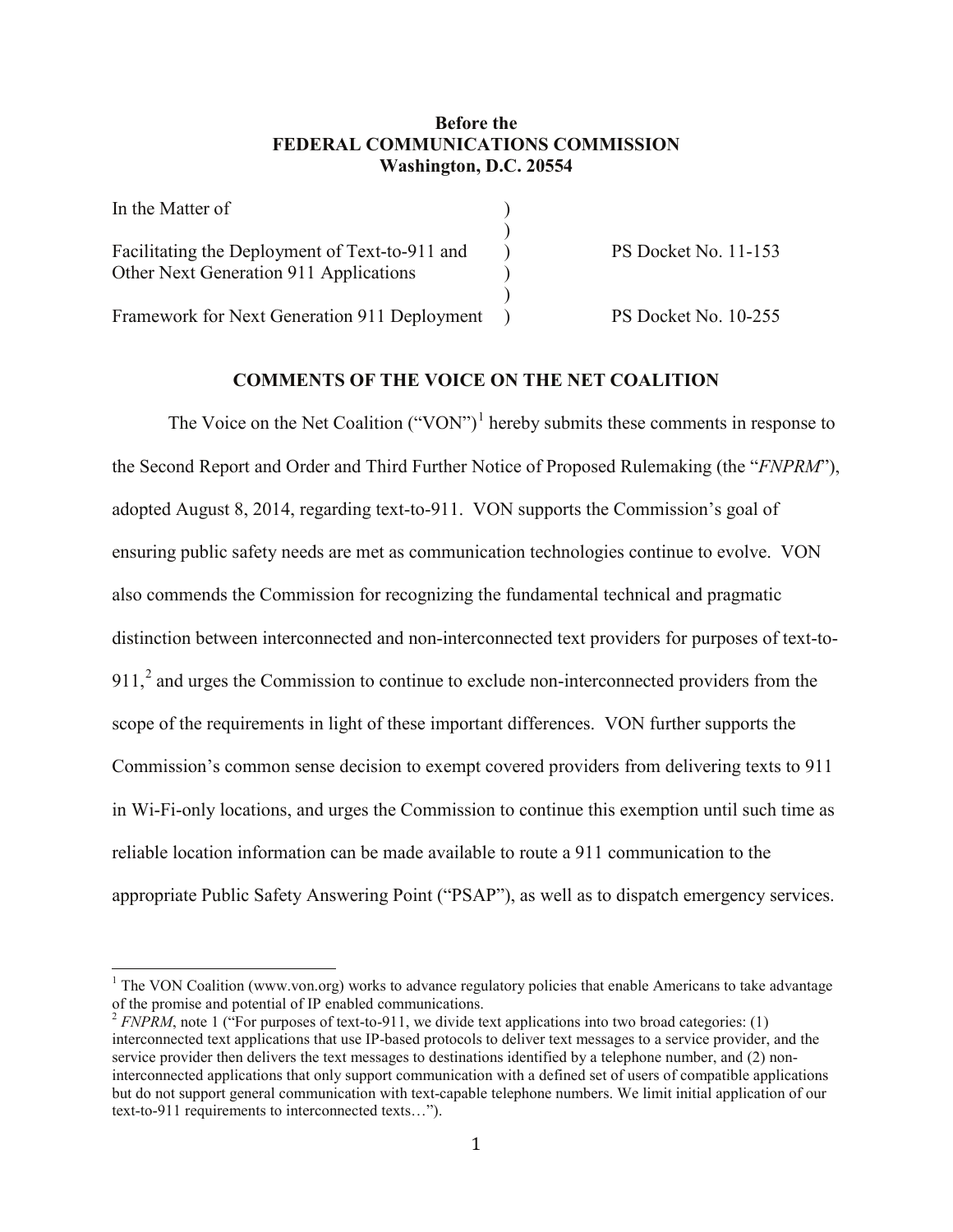As part of the *FNPRM*, the Commission requests comment upon the feasibility of future texting services, including non-interconnected text services, to implement text-to-911 requirements.<sup>[3](#page-1-0)</sup> The Commission further seeks comment upon the technical issues associated with providing location information when text messages originate over Wi-Fi networks.<sup>[4](#page-1-1)</sup> The Commission notes that modern trends cited in the record suggest an upward growth in Wi-Fi usage, $5$  and that the public interest warrants a further investigation into the capabilities of non-CMRS networks to support sending texts to  $911<sup>6</sup>$  $911<sup>6</sup>$  $911<sup>6</sup>$  In VON's view, current technology does not permit non-interconnected text providers to feasibly implement text-to-911 requirements, nor does it allow for Wi-Fi-only locations to provide reliable location information. There is also no certainty that affordable new technologies will be developed to allow these capabilities at any particular future time.

### **I. The Commission should not require the delivery of texts to 911 from Wi-Fi-only locations**

VON agrees that the public interest would be served if texts transmitted through Wi-Fionly locations were able to reach emergency services. However, as VON has previously discussed, $\frac{7}{1}$  $\frac{7}{1}$  $\frac{7}{1}$  the Commission should not impose that obligation until technology supports the transmission of accurate location information to the appropriate PSAP, and until PSAP-routing issues are resolved. Specifically, for reasons related to privacy or in efforts to lengthen battery life, consumers may choose to disable location capabilities, such as GPS, on their mobile devices.<sup>[8](#page-1-5)</sup> Moreover, even when such functions are turned on, they may provide inaccurate

<span id="page-1-1"></span>

<span id="page-1-2"></span>

<span id="page-1-4"></span><span id="page-1-3"></span>

<span id="page-1-0"></span><sup>&</sup>lt;sup>3</sup> *See id.* ¶[ 123-134.<br>
<sup>4</sup> *See id.* ¶[ 81-90, 107-116.<br>
<sup>5</sup> *Id.* ¶ 125.<br>
<sup>6</sup> *See id.*<br>
<sup>7</sup> Comments of the Voice on the Net Coalition, PS Docket Nos. 10-255 and 11-153 (filed April 4, 2014) at 5-6 (VON Coalition Second Further Notice Comments). Moreover, in the filing, VON demonstrated that the Commission lacks authority to regulate interconnected or other over the top text providers. Id. at 9-10. We incorporate those comments herein.

<span id="page-1-5"></span><sup>8</sup> *See id.* ¶ 9.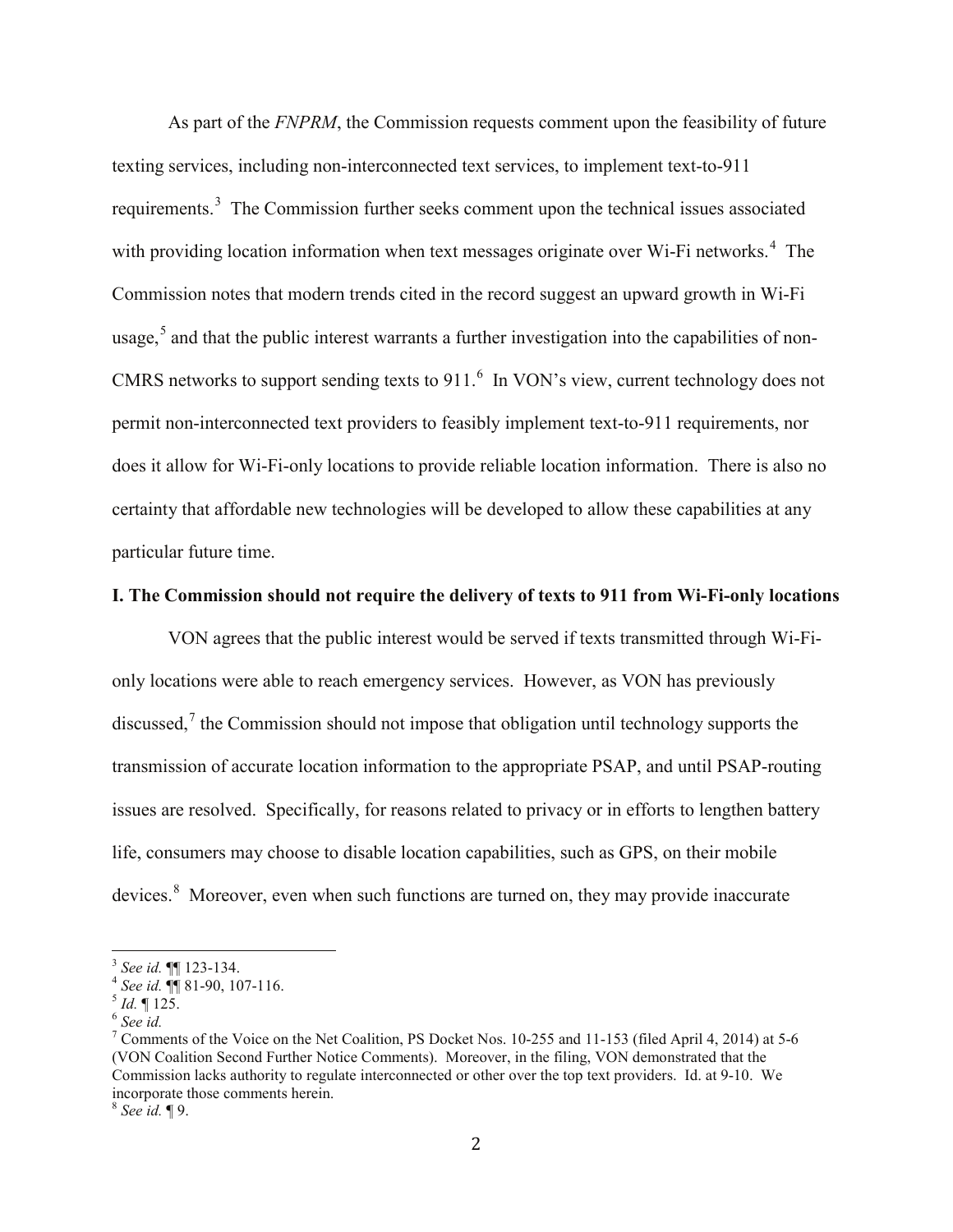information to the PSAP or function improperly due to weak signals. It is known that GPS does not work well indoors because the satellite signal does not effectively penetrate walls. Currently, there also a concern that the alternative location information services associated with commercial services, such as mapping a restaurant or movie theater, may not provide sufficiently accurate information to be relied upon during emergencies. Furthermore, without the ability to maintain constant access to such location services, or to override the user's privacy settings, texts sent from Wi-Fi-only locations are thus unable to consistently acquire enhanced location information and transmit that information to the corresponding PSAP. Given the current inability of texts sent through Wi-Fi-only locations to reliably attain such information, they should not be included within the scope of the text-to-[9](#page-2-0)11 rules. $9$ 

# **II. Non-interconnected text providers should not be included within the scope of the text-to-911 requirements**

#### **A. Requiring non-interconnected text providers to comply is impractical**

The Commission's distinction between interconnected and non-interconnected text providers for purposes of clarifying the text-to-911 requirements should be maintained. Noninterconnected text applications only support communications between a defined set of users of compatible applications, rather than providing for general communications amongst all North American Numbering Plan ("NANP") numbers.<sup>10</sup> Of special concern, closed text applications, such as "WhatsApp" and "Snapchat," that only permit users to text other users who have downloaded and registered with the same software applications, are quite distinct from texting

<span id="page-2-1"></span><span id="page-2-0"></span><sup>&</sup>lt;sup>9</sup> The Commission should continue to require that users of interconnected text services attempting to send texts to 911 from Wi-Fi networks receive an automated "bounce-back message" stating that 911 services are not reachable through the network. *See id.*, note 172, citing 47 C.F.R. § 20.18(n)(2). This message serves the dual purpose of eliminating the potential for miscommunication of location information sent from Wi-Fi-only areas, as well as of eliminating consumer confusion as to whether Wi-Fi only locations are capable of transmitting texts to 911. <sup>10</sup> *See id.* ¶ 128.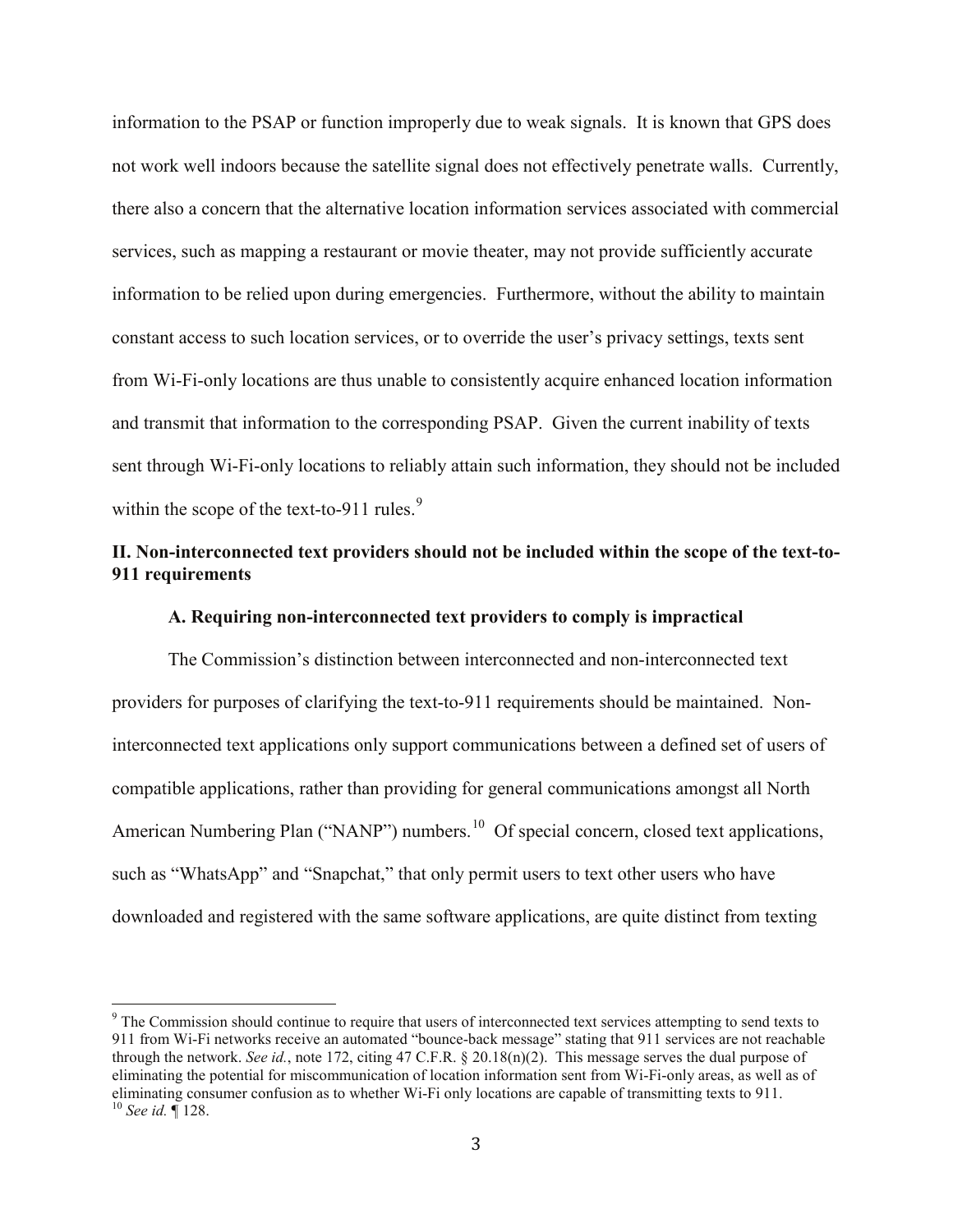platforms that support texts to all, or substantially all, NANP numbers. These closed applications are not designed to interact with any phone number, including 9-1-1.

# **B. Excluding non-interconnected text providers is consistent with consumer expectations.**

In the *FNPRM*, the Commission addresses consumer expectations regarding the use of non-interconnected OTT platforms to communicate with emergency services.<sup>[11](#page-3-0)</sup> The Commission implies that consumers will assume they are able to communicate with 911 through non-interconnected texting platforms.<sup>12</sup> This argument fails to take account of how OTT platforms present their services to users, and underestimates the ability of texting application users to understand the parameters of the software they download.

Rather than holding themselves out as being able to transmit texts to all, or almost all, users of other texting applications or services, non-interconnected OTT providers advertise themselves as applications able to communicate within a closed user group (failing to do so would lead to user dissatisfaction and perhaps even legal liability). For example, "Kik," a newly popular texting application, is described on its "About" page as an application that allows users to text and share web links with other "friends *on Kik*."[13](#page-3-2) In addition, under the heading "How it Works" on WhatsApp's website, the application is described as a "cross-platform mobile messaging app" that allows for users of different mobile servers to communicate *through the application itself.*[14](#page-3-3) Further, Snapchat's "Support" web page instructs users to "*snap* your friend

<span id="page-3-2"></span>

<span id="page-3-1"></span><span id="page-3-0"></span><sup>&</sup>lt;sup>11</sup> *See FNPRM* | 128.<br><sup>12</sup> *Id.* 13 *See* <http://kik.com/about/> (emphasis added). <sup>14</sup> *See* [http://www.whatsapp.com/.](http://www.whatsapp.com/)

<span id="page-3-3"></span>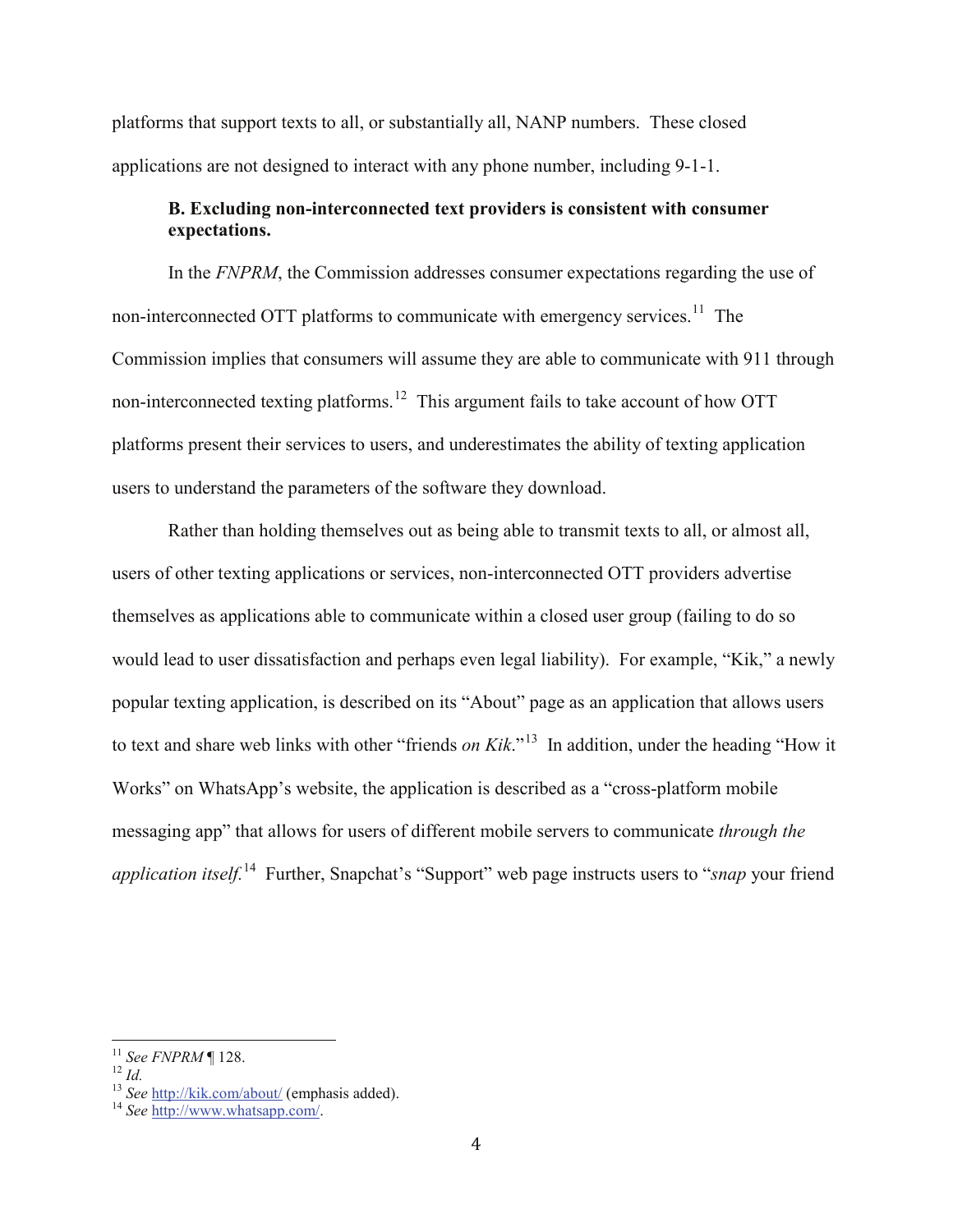to start a conversation…," which requires users to remain within the Snapchat application in order to communicate with other users.<sup>15</sup>

Moreover, most non-interconnected applications do not even have a dial pad for the purpose of entering phone numbers, 911 or otherwise. If an application does not have a dial pad through which to enter "9-1-1," it is difficult to believe that a consumer would expect to reach 911. As such, the Commission's concern over user confusion seems unfounded. In the present day, users of mobile texting applications are quite capable of understanding, and have access to information explaining, that they must remain within the applications in order to continue communicating with other users. If there still remains a concern regarding user expectations, rather than bringing non-interconnected OTT providers into the scope of the current text-to-911 requirements, the Commission should instead encourage additional consumer education regarding the distinctions between interconnected and non-interconnected platforms.<sup>[16](#page-4-1)</sup>

<span id="page-4-0"></span><sup>15</sup> *See* <https://support.snapchat.com/a/chat> (emphasis added); *see also* 

<https://itunes.apple.com/us/app/snapchat/id447188370?mt=8>

<span id="page-4-1"></span><sup>&</sup>lt;sup>16</sup> For example, Tango's "Terms of Use" includes a bolded heading entitled "No Access to Emergency Services" under which it explicitly states that its services "are not intended to support or carry emergency calls." *See* [http://www.tango.me/terms-of-use.](http://www.tango.me/terms-of-use) Similarly, LINE's "Terms & Conditions of Use" includes a similar provision entitled "Incapability of Emergency Calls," under which it states that the service "cannot be depended upon for emergency calls. *See* [http://terms.line.me/line\\_terms/?lang=en.](http://terms.line.me/line_terms/?lang=en)